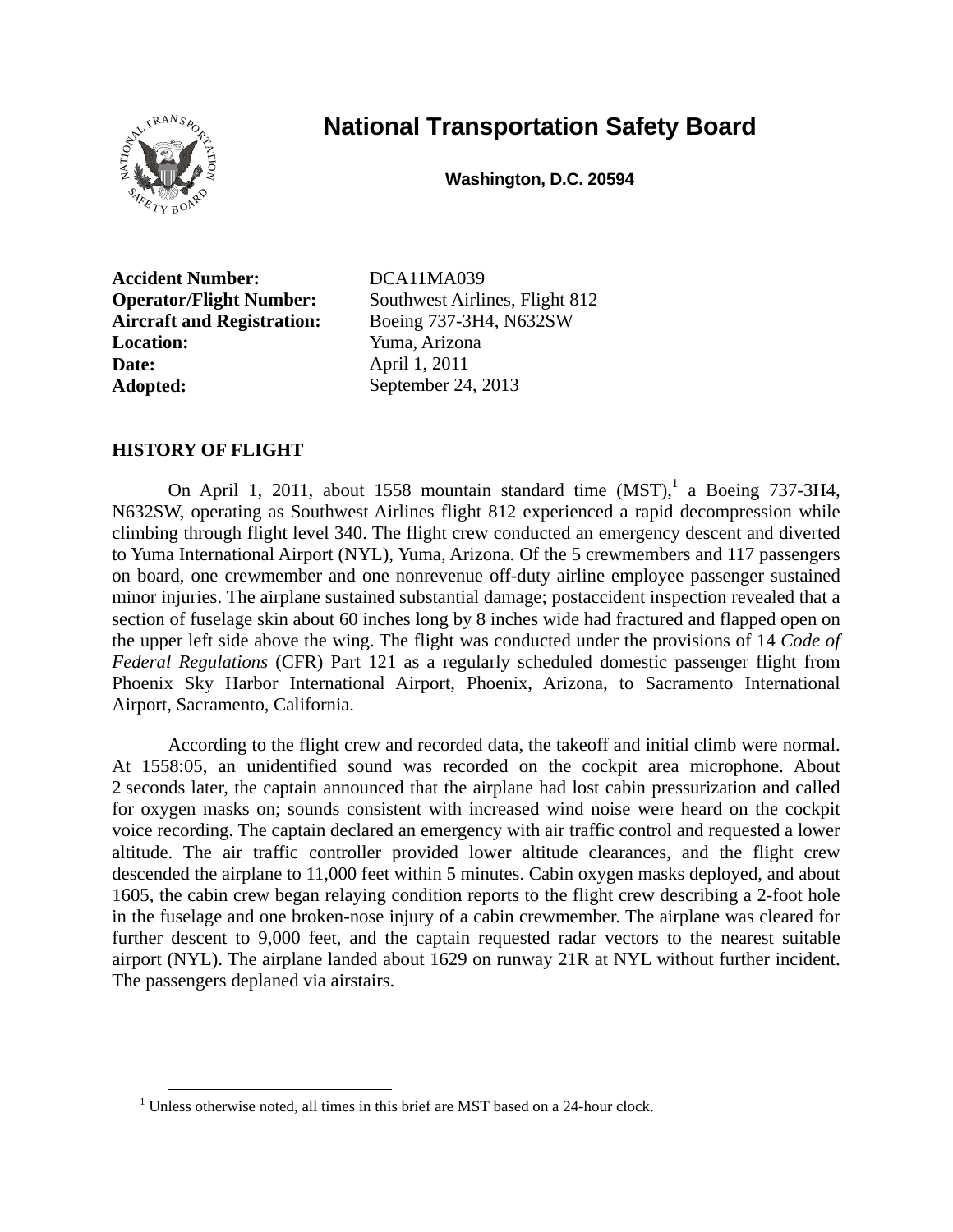#### **INJURIES TO PERSONS**

One cabin crewmember (flight attendant A) and one nonrevenue off-duty airline employee passenger sustained minor injuries. Flight attendant A lost consciousness while attempting to make an interphone call or P/A announcement to passengers, struck the forward partition, and sustained a laceration and fracture of his nose. The employee passenger lost consciousness and fell while attempting to assist flight attendant A. He sustained a laceration above his eye during the fall. Both flight attendant A and the employee passenger regained consciousness as the airplane descended.

# **DAMAGE TO AIRCRAFT**

Postaccident inspection of the airplane revealed that a section of fuselage skin about 60 inches long by 8 inches wide had fractured and flapped open on the upper left side above the wing (see figure 1). The damaged section of fuselage side skin was bounded by body station<sup>2</sup>  $(BS)$  663 and BS 727 in the fore-aft direction and stringer<sup>3</sup> (S)-4L and S-5L in the circumferential direction (see figure 2). S-4L is the location of a lap joint with three rivet rows. The entire section of skin remained attached along the lower edge and was deformed outward. There were some abrasion marks on the fuselage skin below the forward edge of the hole that matched the shape of the forward edge of the attached section. The fracture along the upper edge was through the lower rivet row of the lap joint. The forward edge was fractured about 1/2 inch aft of the edge of the bonded doubler at BS 663. The aft edge was fractured along the forward rivet row of the BS 727 butt joint. There was some deformation to the intercostal installed between the BS 663 and BS 685 frames. There was no visible damage to the surrounding frames, stringers, and stringer clips. Some insulation was missing from the location around the hole. During the postaccident skin repair, two cracked stringer clips were found along S-4L (at BS 685 and at BS 706).

<sup>&</sup>lt;sup>2</sup> Body station numbers represent the number of inches measured along the length of the airplane from a set datum point at the forward end of the airplane.

<sup>&</sup>lt;sup>3</sup> Stringers are numbered from stringer 1 at the top center of the fuselage sequentially down the left and right sides of the airplane as viewed from the tail of the airplane looking forward.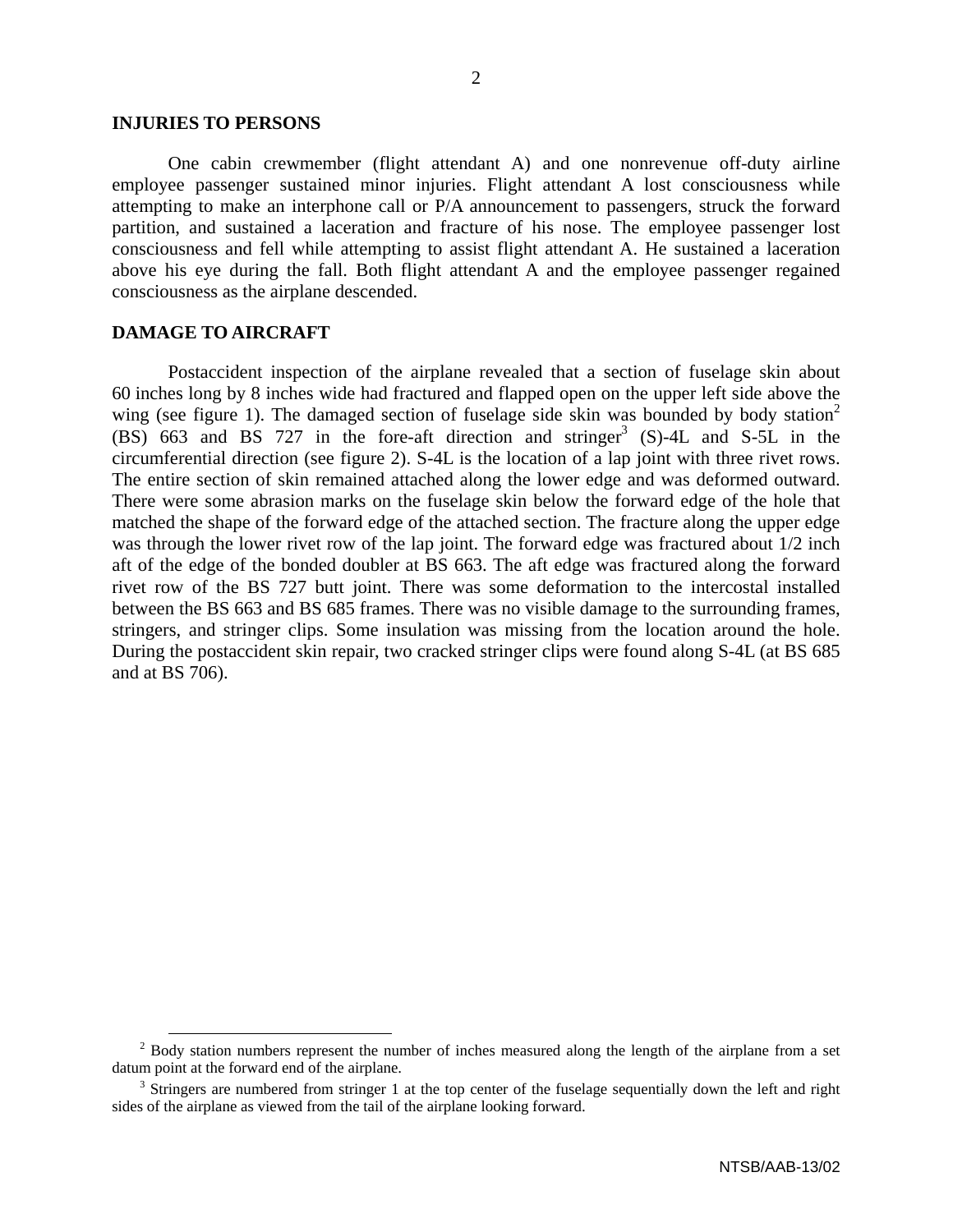

**Figure 1.** Photograph of N632SW with the hole in upper left fuselage.



**Figure 2.** Close-up photograph of hole in fuselage side skin on N632SW.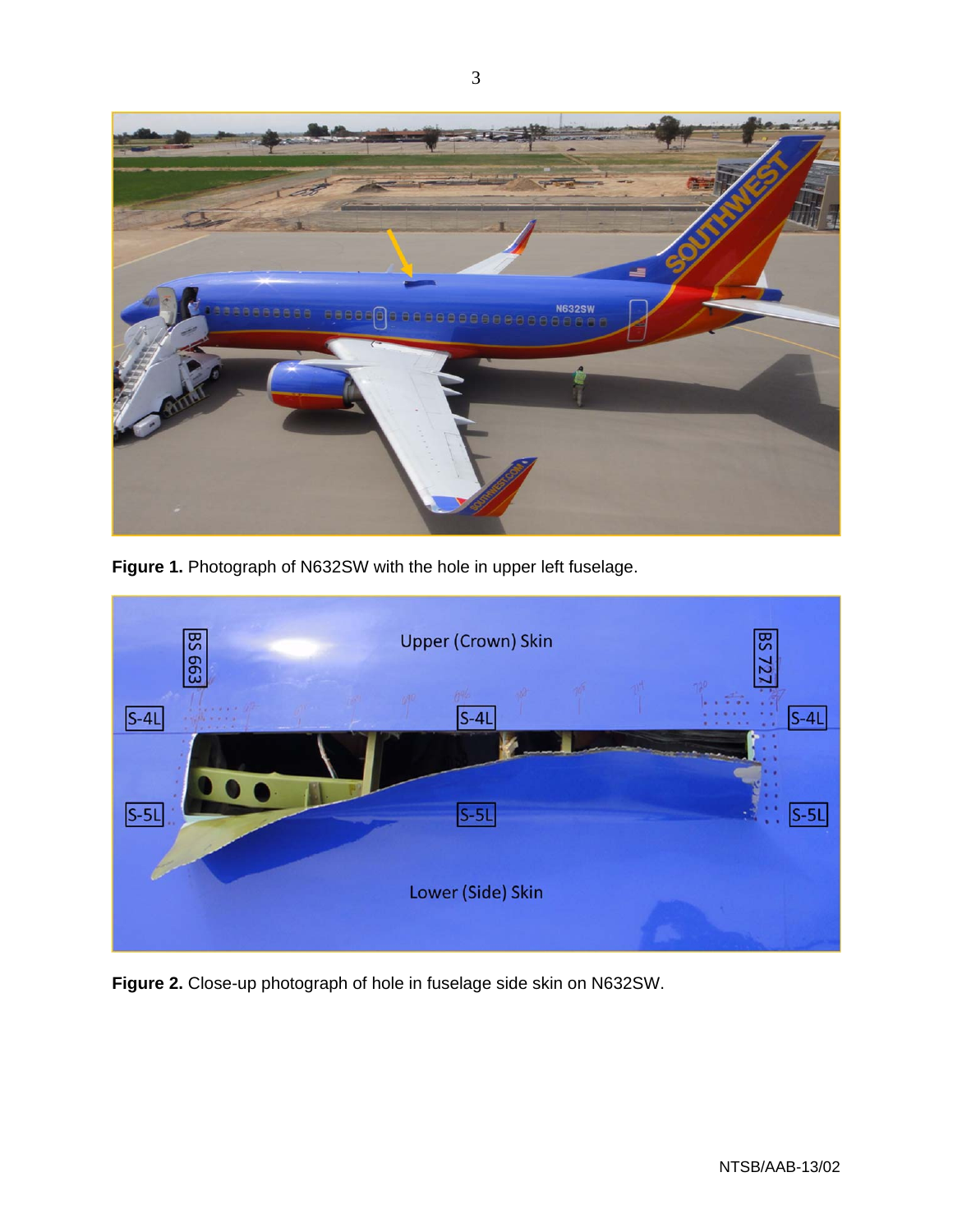### **OTHER DAMAGE**

None.

#### **PERSONNEL INFORMATION**

The captain, age 56, held an airline transport pilot certificate with type ratings in the Boeing 737, 757, and 767. He held a valid Federal Aviation Administration (FAA) first-class medical certificate with a requirement that he wear glasses for near vision. He reported 17,000 hours total flight time in the Boeing 737. The first officer, age 51, held an airline transport pilot certificate with a type rating in the Boeing 737. He held a valid FAA first-class medical certificate with no restrictions. He reported 6,350 hours total flight time in the Boeing 737.

The cabin crew consisted of three flight attendants. Flight attendant A, age 49, held a valid flight attendant certificate and had 12 years of experience on the Boeing 737 at Southwest Airlines. Flight attendant B, age 64, held a valid flight attendant certificate and had 14 years of experience on the Boeing 737 at Southwest Airlines. Flight attendant C, age 32, held a valid flight attendant certificate and had 10 years of experience on the Boeing 737 at Southwest Airlines.

# **AIRCRAFT INFORMATION**

The accident airplane, a Boeing 737-3H4, N632SW (serial number 27707 and line number 2799), was manufactured on May 22, 1996, and delivered new to Southwest Airlines on June 13, 1996. At the time of the accident, the airplane had 48,748 total hours with 39,786 total cycles. The airplane was powered by two General Electric/SNECMA CFM-56-3B1 engines.

The accident airplane fuselage was manufactured by the Boeing Company at its facility in Wichita, Kansas, and left Wichita on April 1, 1996. The fuselage sections were shipped in two pieces by rail to the final assembly facility in Renton, Washington, and were delivered on April 8, 1996. At the time of manufacture, the fuselage sections were drilled and riveted manually at the lap splices.

The Wichita facility was divested in 2005 and is currently known as Spirit AeroSystems. Spirit AeroSystems was able to provide some documentation regarding the generic work planning documents that the mechanics used for building the fuselage sections of the airplane. However, the fuselage section build paperwork for the accident airplane was not available at Spirit AeroSystems, nor was it required to be retained. (Although not required by the FAA, at the time, the Boeing Operations and Inspections record policy was to keep the documention for the current year plus 6 years.)

The Boeing Renton facility joined the forward and aft fuselage sections at BS 727. Some of the drilling and riveting around the BS 727 joint was intentionally left incomplete by Boeing Wichita to allow for ease of production that Renton would finish later. The installation of the accident airplane crown skin panel above the hole was a split installation where the work was partially performed at the Wichita site and finished at the Renton site. The actual completed job records for the accident airplane were no longer available at Renton and were not required to be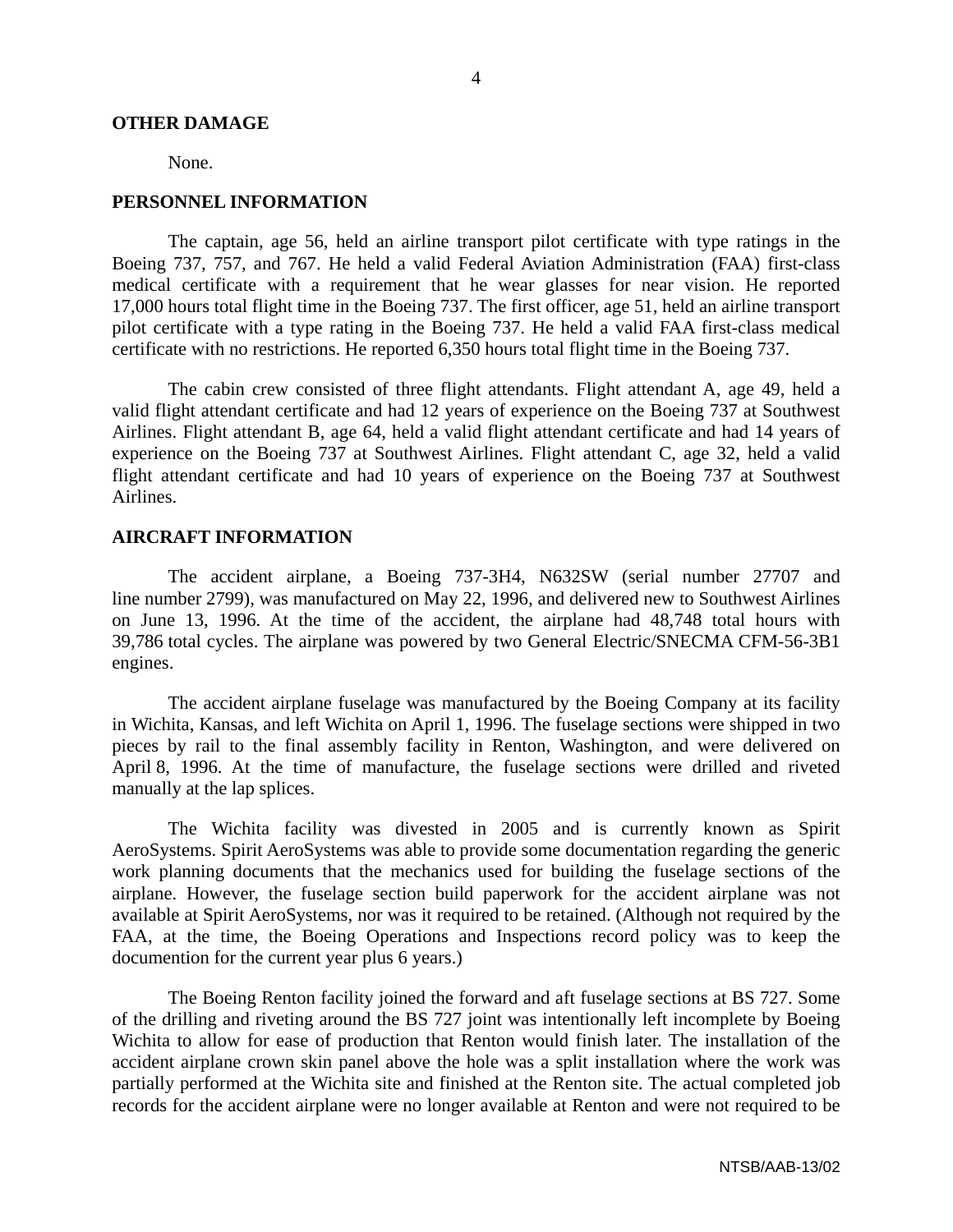retained. Any configuration changes that would have occurred on the factory floor should have been documented by a rejection tag. None of the Renton rejection tags associated with the accident airplane line number showed any changes to the accident skin panel. The Wichita rejection tags were not available for review and were not required to be retained. Further, the Southwest Airlines maintenance records for the accident airplane were examined and contained no evidence of any major repairs or alterations performed on the accident crown skin or side skin panels.

At the time of manufacture, the Boeing quality assurance (QA) processes for in-factory skin panel re-work and factory production skin panel installation were similar. Inspections would be conducted on holes after drilling and after separating the skins for de-burring. A QA stamp would be required for "ok to seal" before fastener installation, and another QA acceptance would be required of the installed fasteners and other components. Boeing noted that the QA process was the same at the time of the accident as at the time of manufacture, but the current production variant of 737 (next generation, or "NG," as opposed to the accident airplane, a -300 variant, part of the "classic" series) has a different design at the lap joint that has an improved fatigue life; more modern manufacturing techniques are used, such as 3D computer design, machine-driven rivets, and laser alignment.

# **FLIGHT RECORDERS**

The solid-state cockpit voice recorder (CVR) was a Honeywell 6022 SSCVR 120 that recorded 2 hours of digital cockpit audio. The audio information was extracted from the CVR normally, without difficulty. The quality of the audio was characterized as good to excellent. No CVR group was convened, and a summary was prepared by the National Transportation Safety Board (NTSB) recorders lab.

The solid-state flight data recorder (FDR), a Honeywell SSFDR, model 980-4700, records a minimum of 25 hours of airplane flight information in a digital format. The FDR was in good condition, and the data were extracted normally from the FDR.

The times used in this report are expressed as MST. Timing was established by correlating the CVR events to common events on the FDR; time was also recorded as a parameter on the FDR in this airplane. This resulted in a fixed relationship between FDR subframe reference number, MST, and CVR elapsed time.

# **SURVIVAL ASPECTS**

All of the passenger oxygen mask doors were found open, and all of the passenger oxygen generation cylinders had heat indication tape that indicated activation. The forward and aft flight attendant oxygen generation cylinders had heat indication tape that indicated activation. The forward flight attendant station had no oxygen masks present. There was one oxygen mask on the floor at row 1-DEF that had blood on it. The aft flight attendant station had two oxygen masks present.

After the decompression, flight attendant A stated that there were two "high priority" tasks: ensuring that the passengers put on their oxygen masks and establishing communication with the flight crew. He recalled that he went to the forward galley and was about to either call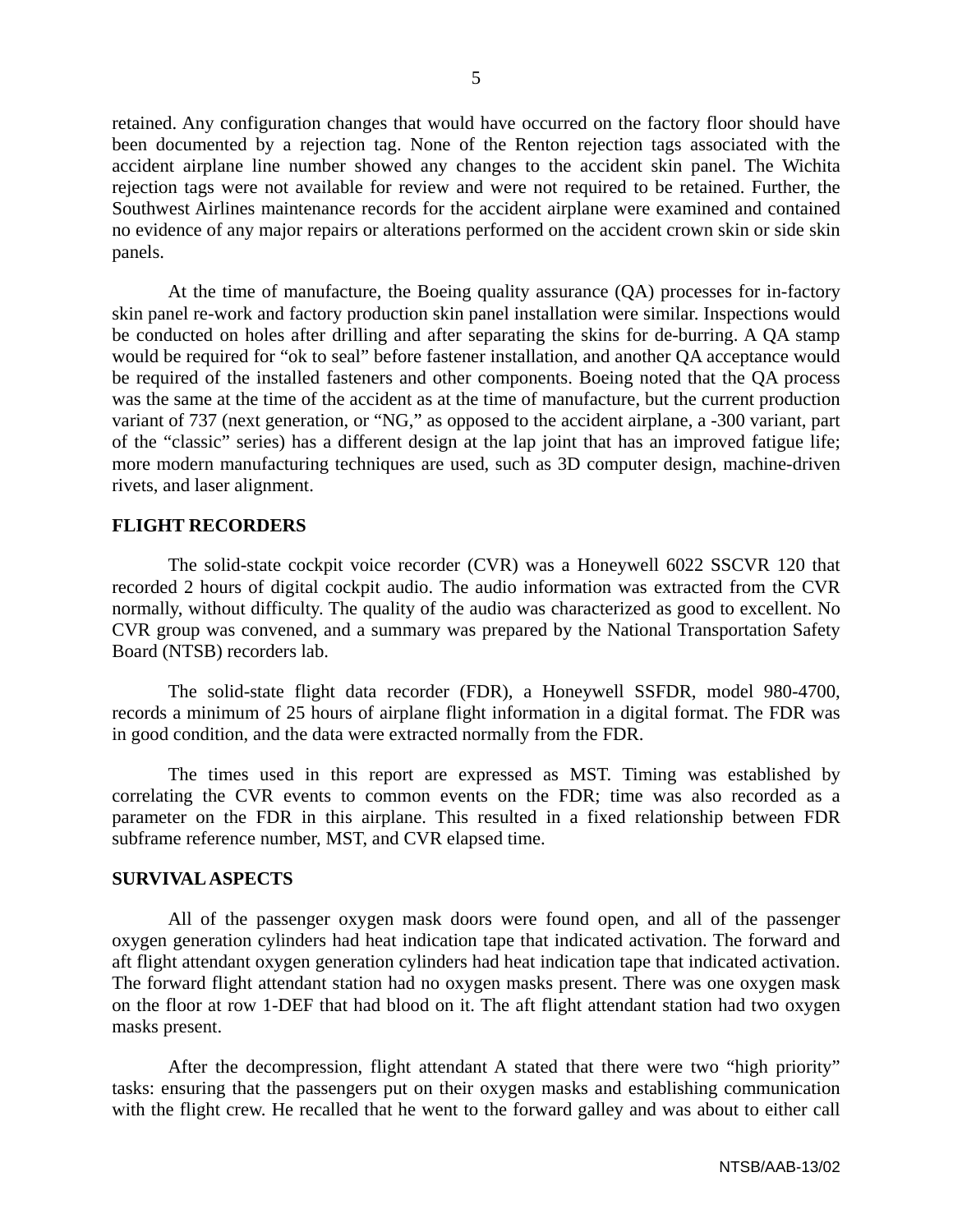the captain on the interphone or make a P/A announcement to the passengers when he lost consciousness, fell, and struck his nose on the forward partition. Although Southwest Airlines training materials indicated that the first action a flight attendant should take after a decompression was to take oxygen from the nearest mask immediately, he stated that he thought he "could get a lot more done" before getting his oxygen mask on.

Southwest Airlines provided its flight attendants with initial and recurrent training as well as information in the flight attendant manual regarding decompressions. All of the materials reviewed were consistent in their guidance to flight attendants. The first two steps to be taken following a decompression were to (1) take oxygen from the nearest mask immediately and (2) "secure yourself." Only when the airplane had reached a safe walking attitude or after contact with the flight crew had been made were the flight attendants trained to attempt a P/A announcement to passengers. Further, Southwest Airlines training materials indicated that "at any cruise altitude, pressurization maintains cabin altitude of 6,000-8,000 feet. If pressure is lost, prompt action is required to maintain occupant consciousness. The time of useful consciousness ranges from as much as 90 seconds (in a mechanical failure) at 30,000 feet, to as little as six seconds (in a rapid decompression) at 41,000 feet."<sup>4</sup> Flight attendant A received his initial training in September 1998 and his last recurrent training in September 2010.

### **TESTS AND RESEARCH**

After the accident, all of the airplane's interior components and insulation were removed, allowing examination of the interior surface of the fuselage skins. The visible markings on the skin panels<sup>5</sup> surrounding the crown skin panel (BS 540 to BS 727, S-4L to S-4R) immediately above the fractured skin panel were documented. Typically, a skin panel should have two markings: one for the manufacture of the skin panel itself and one for the manufacture of the built-up panel assembly. Additionally, the built-up panel assembly should have a marking to indicate that the assembly had been approved by the QA process. Figure 3 shows the markings on the accident airplane. The three-panel crown assembly from S-10L and S-10R that included the fracture had QA stamps dated February 16, 1996, with the exception of the grey panel in figure 2. The panel assemblies aft of the accident crown panel had QA stamps dated February 27, 1996. One of the three panel assemblies forward of the accident crown panel had a QA stamp dated February 23, 1996, while the other two markings were obstructed. The accident crown skin panel above the fracture and coincident with the lap joint where the fracture occurred only had a stamp for the skin panel manufacture and was dated March 5, 1996.

<sup>&</sup>lt;sup>4</sup> This information is based on FAA Advisory Circular (AC) 61-107, "Operations of Aircraft at Altitudes Above 25,000 Feet MSL [mean sea level] and/or MACH Numbers...Greater Than .75," dated January 23, 1991.

 $<sup>5</sup>$  The skin panel is a flat piece of aluminum with a doubler bonded to it. The stringers, frames, and other internal</sup> structures are installed, creating the built-up panel assembly.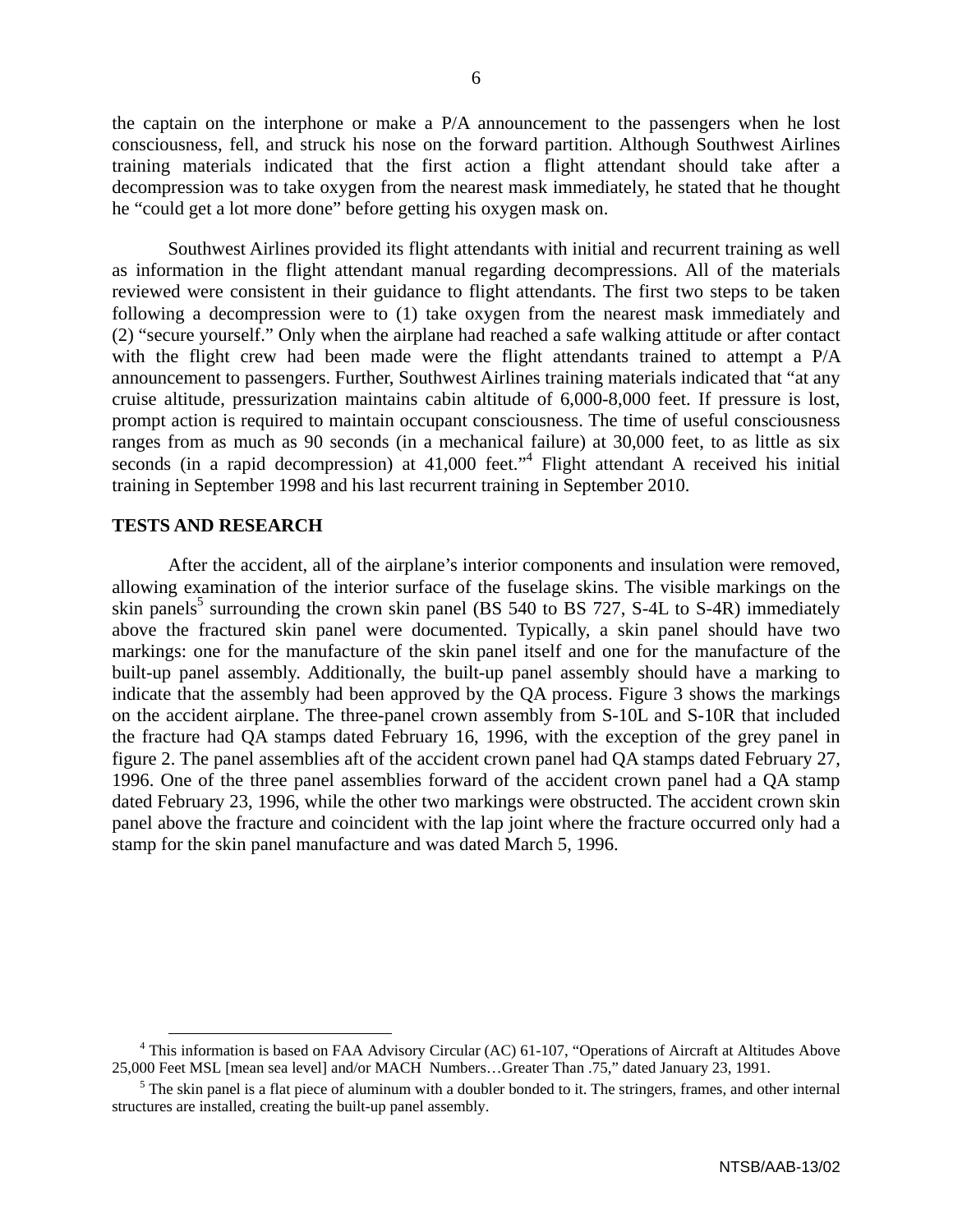



Note: The pink shaded boxes represent the skin panel manufacturing information (metal bond assembly number), the unshaded boxes represent the built-up panel assembly information (assembly number), the green circles represent the QA stamp for Boeing Wichita, and the grey shaded box in the center represents the crown skin panel above the fractured skin panel.

The area of the accident airplane skin panels containing the hole was excised from the airplane and sent to the NTSB materials laboratory for detailed examination, which revealed that the longitudinal fracture extended through the lower skin portion of the lap joint at S-4L. The fracture extended between BS 666 and BS 725 and through the lower row of rivets of the lap joint, intersecting 58 consecutive rivet holes at approximately 1-inch intervals. (A cross section of the lap joint on the accident airplane is shown in figure 4.)

During manufacture, the bond assembly for a skin panel is created by hot bonding an internal doubler to the upper skin. The inner surfaces of the upper and lower skin panels are anodized and primed. The outer surface of the lower skin panel is unfinished clad aluminum in the area where it will fay with the upper skin internal doubler. During installation, the upper skin and internal doubler assembly overlaps the lower skin assembly, forming a lap joint. BMS5-95 polysulfide sealant is applied between the doubler bonded to the upper skin and the lower skin faying (adjoining) surfaces. The joint is then fastened with three rows of rivets. The stringer is attached along the middle rivet row. The rivet holes were sequentially numbered from 1 to 112 on the accident skin panel for identification purposes. The airplane was delivered with the outer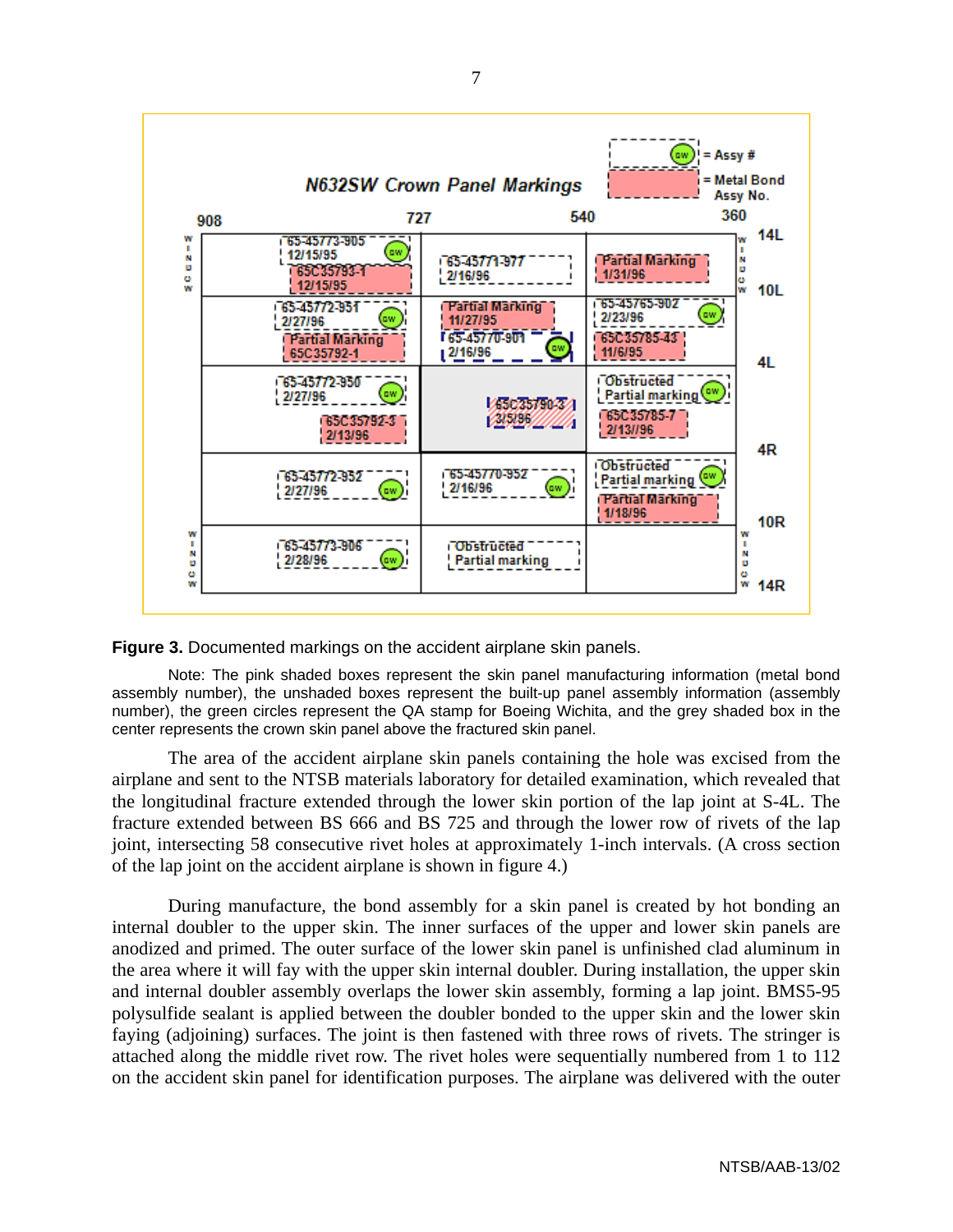top surface of the fuselage painted tan (the original Southwest Airlines paint scheme). In January 2011, blue paint was applied to the outer top portion of the airplane.



**Figure 4.** Diagram of a Boeing 737 lap joint in the fracture area (not to scale).

The inner surface of the doubler was exposed when the lower skin fractured along the lower rivet row. The exposed inner surface was coated with a dark gray deposit consistent with BMS5-95 sealant. Evidence of blue exterior paint and green primer was found on the surface of the sealant. The exposed surface at the lower edge of the doubler and in the areas that corresponded with the length of the longitudinal fracture contained minor rubbing (fretting) damage. The areas within the fretting damage area showed evidence of bare metal. The mating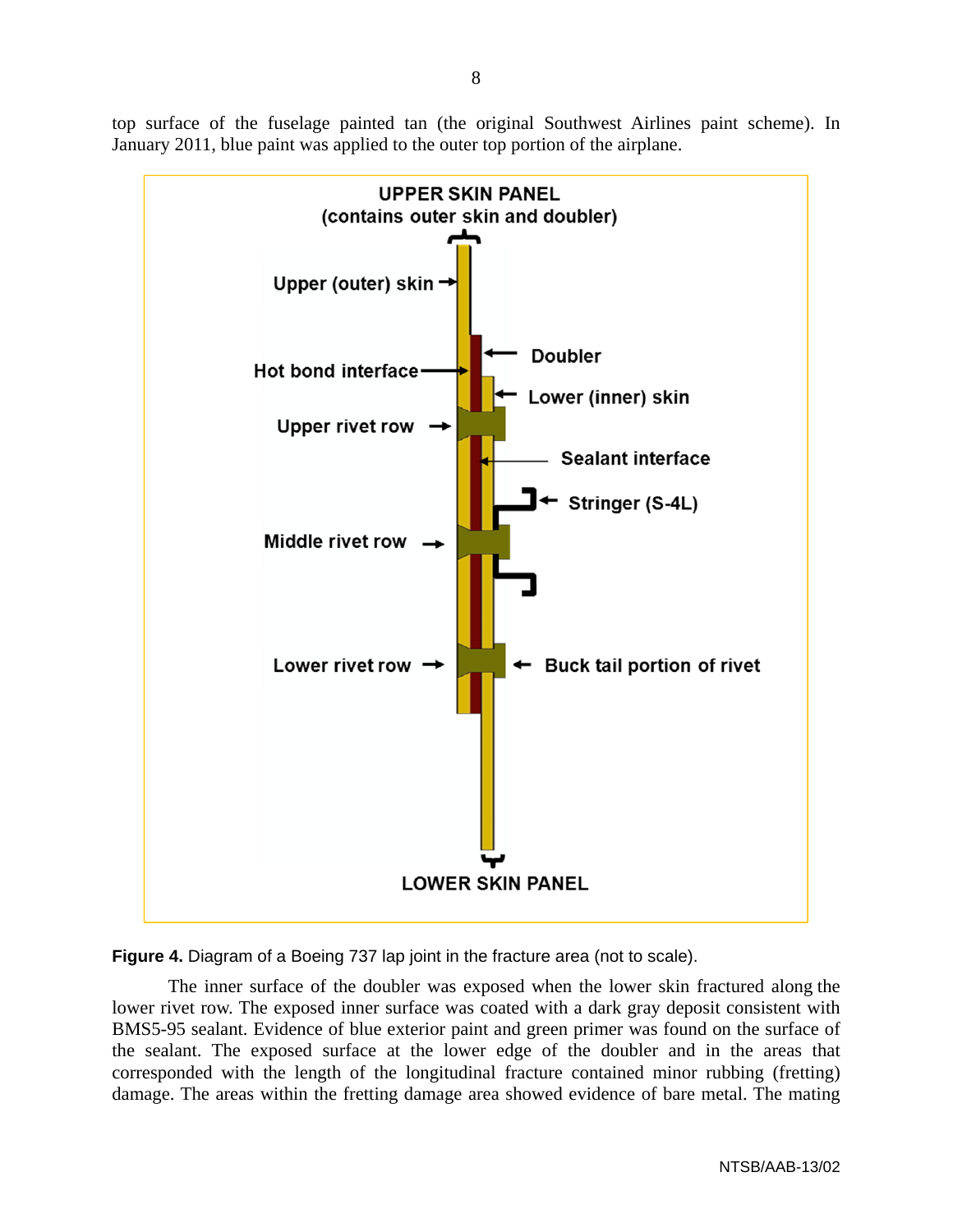surface (outer surface of the lower skin) showed a mirror image of the sealant, paint, and bare metal features that were found on the exposed face of the doubler. The fretting damage areas were consistent with contact and relative motion between the lower edge of the doubler and the lower skin.

Microscopic examination of the longitudinal portion of the fracture surfaces revealed thumbnail fracture features consistent with fatigue cracking that originated from 54 out of 58 rivet holes. The fatigue cracks emanated from the outer surface of the lower skin. This surface is not visible from the interior or exterior of the airplane. In nine adjoining rivet holes (81 through 89), fatigue cracking occurred through 100% of the skin thickness. The depth of each fatigue crack varied along its length. The two longest fatigue cracks were found on the forward and aft side of rivet hole 85. The crack on the forward side of the rivet hole measured 0.55 inch, and the crack on the aft side measured 0.60 inch. The fatigue cracks propagated forward and aft with respect to each rivet hole. Figure 5 shows a drawing of the fuselage skin in the area of the fracture. As the distance from rivet hole 85 was increased, the length of a fatigue crack on each side of a rivet hole for each successive rivet hole decreased. The fracture face in the areas located outside of the fatigue crack regions showed rough texture features consistent with overstress separation. The remaining 4 of the 58 rivet holes (69, 71, 97, and 98) contained no evidence of fatigue cracking. The fracture intersected two tear straps<sup>6</sup> at BS 685 and BS 706. The face of the fracture for the tear straps contained no evidence of fatigue cracking.



**Figure 5.** Drawing of the lap joint in the area of fracture (blue line represents the fracture).

Examination of the rivets in the fracture area revealed that 10 of the 58 lower-row rivets were oversized, while the upper-row rivets were standard sized. Numerous bucked tails on the lower-row rivets exhibited a finish that was different than rivets elsewhere on the panel, ranging anywhere from exposed bare aluminum to partially covered with primer to fully covered with primer coating. Additionally, many rivets in the lap joint were under driven, and areas around the driven heads exhibited curled metal consistent with metal burrs. Microscopic examination of the disassembled rivets revealed the diameter of the shank portion in the area adjacent to the bucked tail portion for a majority of the rivets was larger (expanded) compared to the diameter of the shank. The expanded diameter portion in the shank coincided with the thickness and larger hole in the lower skin. Figure 6 shows the side profile view of rivet 85 with its corresponding rivet hole. At the inner surface of the lap joint, the rivet holes in the upper and lower skins were found to be slightly offset relative to each other, and many of the rivet holes on the lower skin were not

<sup>&</sup>lt;sup>6</sup> Tear straps are fail-safe elements of the skin assembly. They are vertical straps created by the retained portions of the hot-bonded doubler after chemical milling.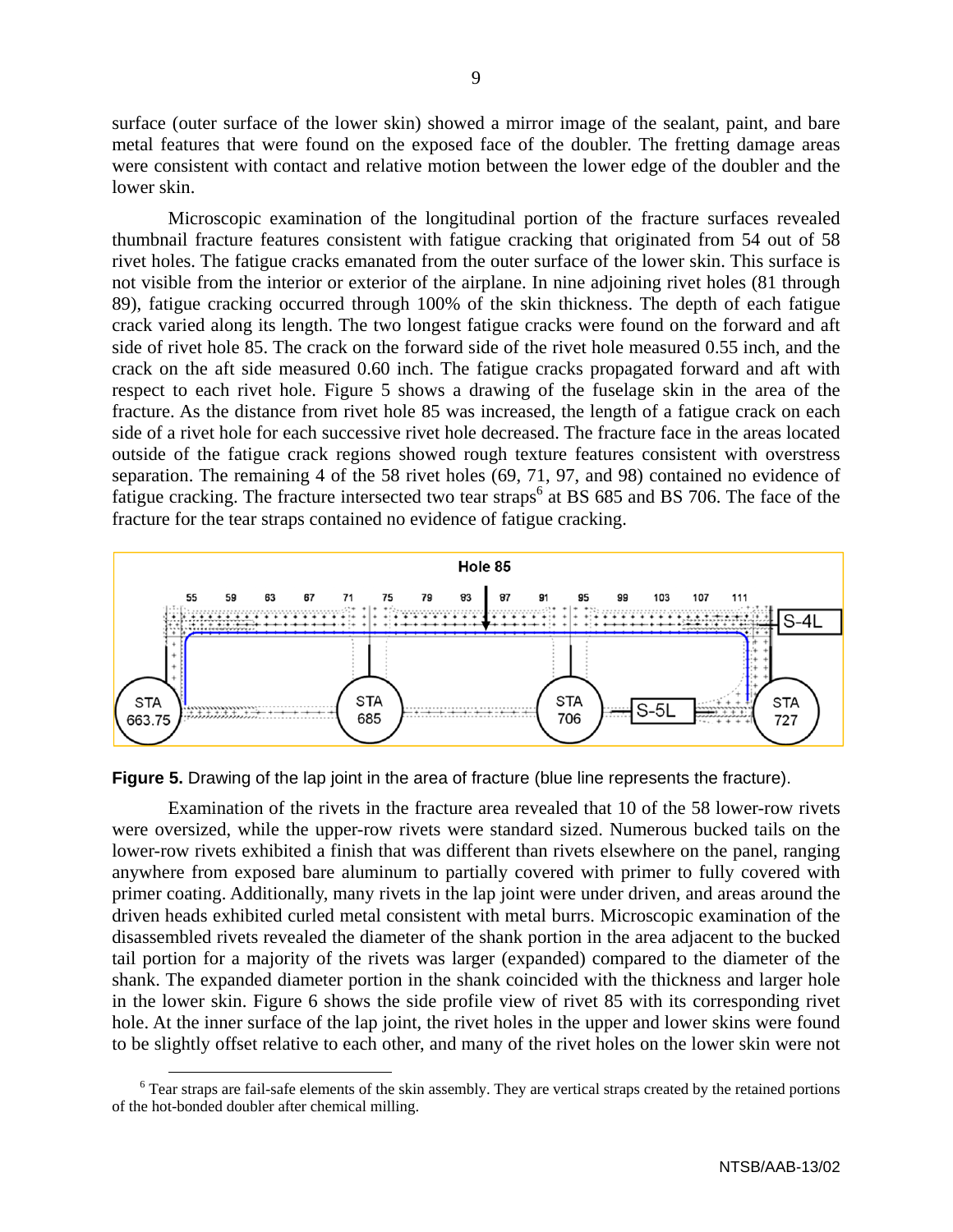circular but slightly oval. Many of the rivet holes appeared similar to a figure 8 or a double-drilled hole. The fracture (fatigue cracks) intersected the lower portion of a majority of the lower-row rivet holes. The corresponding area located at the underside of the expanded portion of the rivets also showed fretting damage consistent with the underside of the expanded portion of the shank rubbing against the doubler. The bore of many rivet holes contained deposits of dark gray material consistent with BMS5-95 sealant.



**Figure 6.** Rivet hole 85L when viewed from inner face of the skin panel (left side) and side view of corresponding rivet that was removed from the rivet hole (right side).

The material composition, hardness, electrical conductivity, and thickness of the upper skin, lower skin, and doubler were examined along with several rivet samples. All of the materials examined corresponded to their respective Boeing specifications.

The NTSB materials laboratory performed a fatigue striation count on the longest fatigue crack located on the aft side of rivet hole 85. Boeing also performed fatigue striation counts on several other smaller fatigue crack areas. The data for all of the cracks examined showed reasonable agreement in the crack growth rates. The calculated total number of cycles for the longest fatigue crack located on the aft side of rivet hole 85 was 38,261 cycles. (The airplane had 39,786 total cycles at the time of the accident.)

# **ORGANIZATIONAL AND MANAGEMENT INFORMATION**

Southwest Airlines was certificated as a 49 CFR Part 121 air carrier and was headquartered in Dallas, Texas. As of March 31, 2011, the company's fleet consisted of 553 Boeing 737 airplanes, including 171 Boeing 737-300s, 25 Boeing 737-500s, and 357 Boeing 737-700s. The accident airplane was owned and operated by Southwest Airlines for common carrier passenger operations.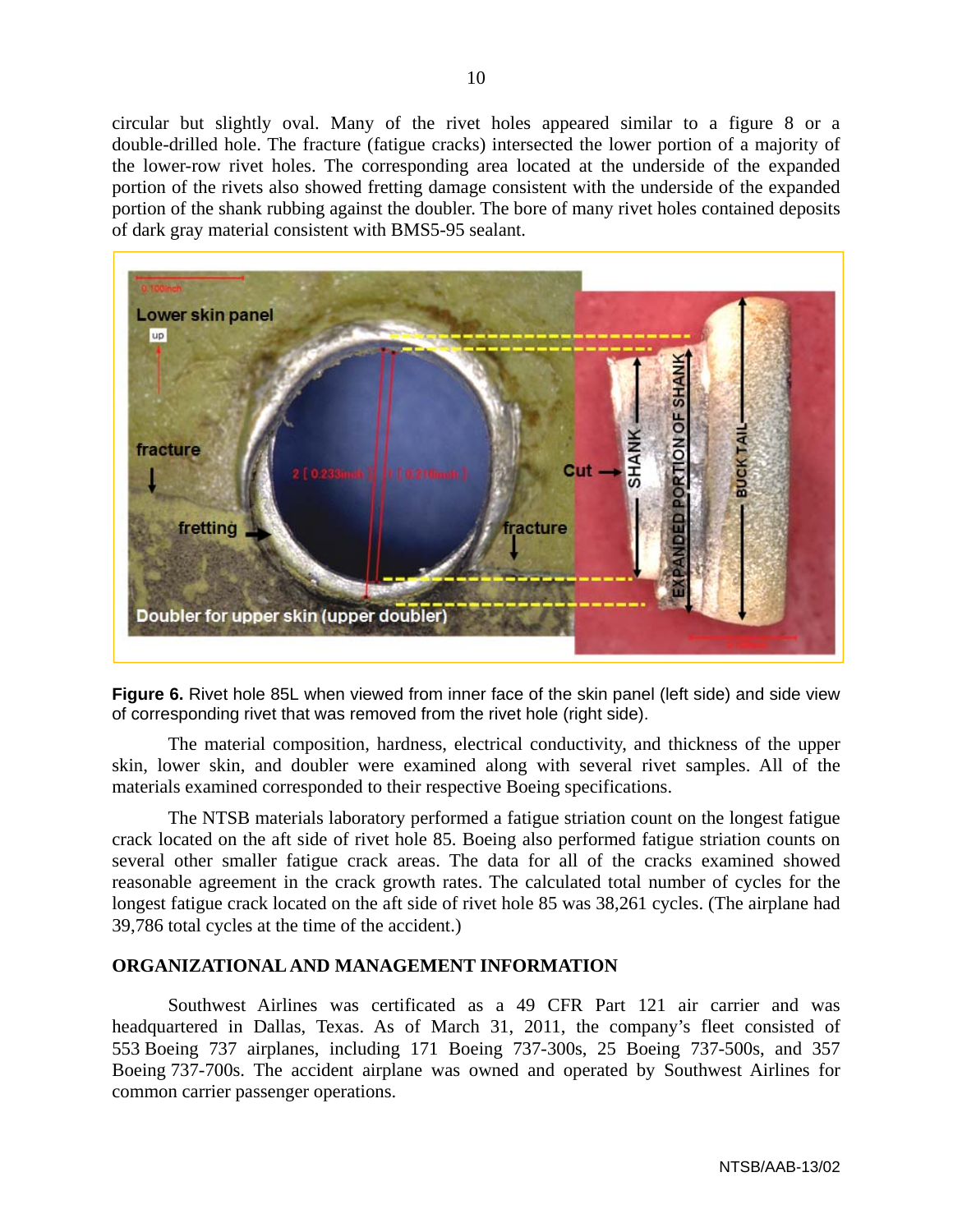# **ADDITIONAL INFORMATION**

#### **Time of Useful Consciousness**

On December 20, 2000, as a result of an October 25, 1999, LearJet 35 decompression accident near Aberdeen, South Dakota, $^7$  the NTSB issued Safety Recommendation A-00-109, which asked the FAA to do the following:

(1) Revise existing guidance and information about high-altitude operations to accurately reflect the time of useful consciousness and rate of performance degradation following decompression and to highlight the effect of hypoxia on an individual's ability to perform complex tasks in a changing environment and (2) incorporate this revised information into both the required general emergency training conducted under 14 [CFR] Parts 121 and 135 and training and flight manuals provided to all pilots operating pressurized aircraft.

In response, the FAA issued AC 61-107A in 2003; however, on June 24, 2004, the NTSB expressed its concern that the time of useful consciousness may be a much shorter period of time than was indicated in the AC. The NTSB indicated that the information provided in AC 61-107A is misleading and needs to be revised to emphasize that time is of the essence in a depressurization. On December 27, 2005, the NTSB again expressed its concern that the time of useful consciousness data do not represent actual pilot performance under realistic decompression conditions. The NTSB evaluated AC 61-107B, which was issued on March 29, 2013, and determined that the revisions made to the AC did not address the NTSB's concerns about the time of useful consciousness. As a result, Safety Recommendation A-00-109 was classified "Closed—Unacceptable Action" on September 18, 2013.

#### **Postaccident Boeing and FAA Actions**

On April 4, 2011, Boeing released Alert Service Bulletin (ASB) 737-53A1319 instructing operators to inspect the lower row of fasteners at S-4L and S-4R, from BS 360 to BS 908, for cracking in the lower skin of the lap joint. The ASB was effective for all Boeing 737 airplanes with line numbers 2553 through 3132 and called for an external dual frequency eddy current (DFEC) inspection<sup>8</sup> of the lap joint. As an alternative, the operator could perform an internal eddy current inspection of the lower lap joint fastener row. The ASB recommended that the initial inspection occur before an airplane had 30,000 total flight cycles or within 20 days of the original issue date of the ASB, whichever occurred later. For airplanes with 30,000 to 34,999 total flight cycles, the ASB recommended compliance within 20 days of the original issue date, and for airplanes that had 35,000 total flight cycles or more, the ASB recommended compliance

<sup>&</sup>lt;sup>7</sup> More information about this accident, NTSB case number DCA00MA005, can be found at http://www.ntsb.gov/aviationquery/index.aspx.

<sup>&</sup>lt;sup>8</sup> An external DFEC inspection uses electromagnetic induction principle to detect cracks in areas where the cracks would not be visible due to the presence of other structure (such as under the upper skin).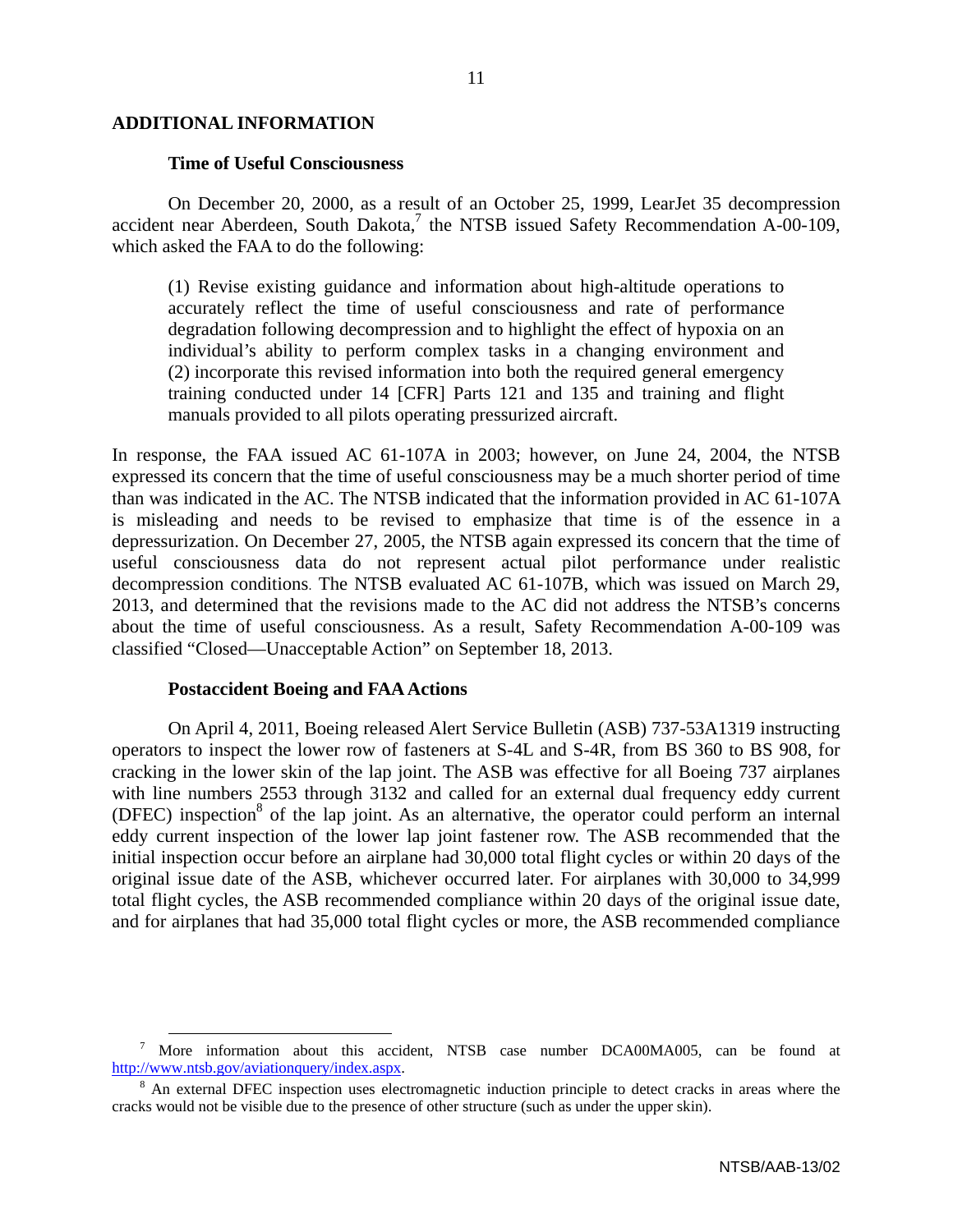within 5 days of the original issue date. The inspections were recommended to be repeated at intervals not to exceed 500 flight cycles.<sup>9</sup>

On April 5, 2011, the FAA issued emergency airworthiness directive (AD) 2011-01-15 requiring inspections of the S-4L and S-4R lap joints per the details presented in the original Boeing ASB. The AD was effective immediately. As a result of the AD inspections, several other Boeing 737 airplanes were found with one to five small fatigue cracks at various locations along the lower rivet row at S-4. None of the airplanes had the extensive fatigue cracking or double-drilled (figure 8) holes evident on the accident airplane.

Boeing's record retention requirements for manufacturing records related to build and assembly processes were for the current production year plus the previous 6 years at the time the accident airplane was in production. A search for completed manufacturing records did not return any results, as record storage requirements indicated that any records older than 7 years should be destroyed.

On April 16, 2011, the FAA promulgated the first regulatory requirement for the retention of manufacturing records, 14 CFR 21.137, which required the retention of quality control records. The rule states, in part, that a production approval holder must retain these records for at least 5 years "for the products and articles manufactured under the approval" and at least 10 years for critical components. Before 14 CFR 21.137 was issued, there were no regulatory requirements for the retention of manufacturing records, just a policy agreed upon between the manufacturer and the FAA. In April 2011, Boeing increased its retention requirements for all manufacturing records to 10 years.

<sup>&</sup>lt;sup>9</sup> On April 8, 2011, Boeing released Revision 1 to the ASB that clarified some of the figures but did not change the details of the inspection.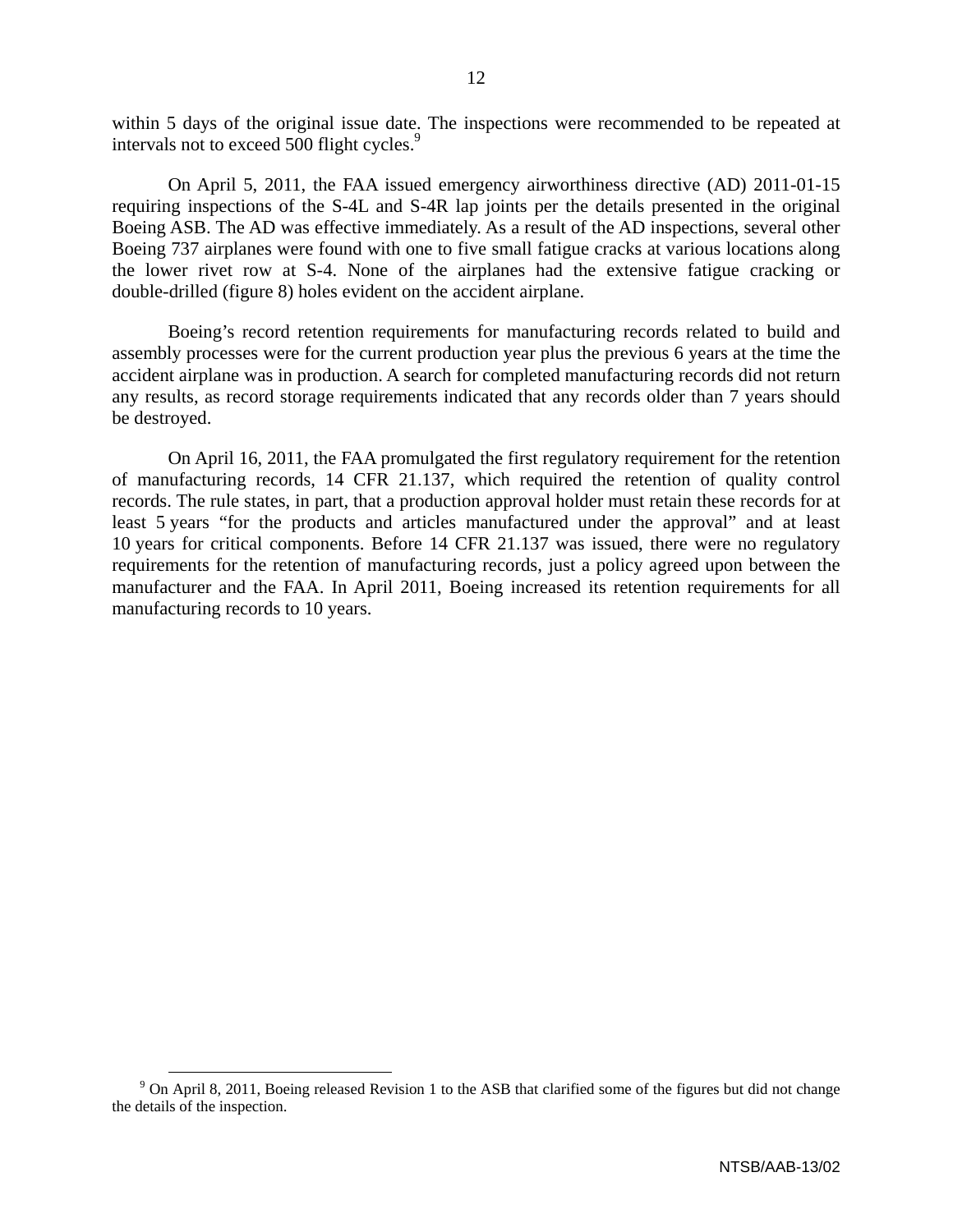#### **ANALYSIS**

There were no relevant anomalies during the preflight check, taxi, and initial portions of the accident flight. No crew actions or inactions affected the separation of the portion of crown skin from the fuselage. The NTSB concludes that flight crew response to the decompression was timely and effective.

#### **Time of Useful Consciousness**

 Flight attendant A attempted to make either an interphone call or a P/A announcement to passengers before obtaining oxygen, leading to his loss of consciousness and fractured nose. His decision to make the call or P/A announcement before obtaining oxygen was inconsistent with Southwest Airlines training materials, which clearly indicated that flight attendants should first obtain oxygen and secure themselves in the event of a decompression. In a postaccident interview, the flight attendant stated that he thought he "could get a lot more done" before getting his oxygen mask on. The NTSB concludes that flight attendant A attempted to perform actions before obtaining oxygen and lost consciousness, likely due to an incorrect assessment of his time of useful consciousness.

# **Structural and Manufacturing Aspects of the Accident Airplane**

Detailed laboratory examination of the removed skin piece revealed that the fracture occurred along the lower rivet row and intersected 58 rivet holes (numbered 55 through 112). The fatigue fracture area was not visible from either the exterior or the interior of the airplane. The two longest fatigue cracks were almost twice as long as the next longest and were located forward and aft of rivet hole 85. These cracks and others in the area had propagated entirely through the skin thickness. The NTSB concludes that fatigue cracking initiated at rivet hole 85 located at BS 697. The material properties for the skins, doubler, and rivets were all checked and satisfied the Boeing specification requirements. Thus, the NTSB concludes that material properties did not contribute to the skin fatigue crack.

The mating outer surface of the lower skin and the inner surface of the upper doubler had evidence of green primer and blue exterior paint on the surface of the sealant, indicating a breakdown in the lap joint sealant before the blue paint was applied. There was also rubbing (fretting) damage and areas of exposed bare metal adjacent to the areas where the fatigue cracking was located, which was caused by the relative movement of the lower skin and doubler. Thus, the fatigue cracking and breakdown in the lap joint had been present for a prolonged period of time.

The NTSB materials laboratory and Boeing both performed fatigue striation counts on several areas of the fatigue cracking. The data for all of the cracks examined showed reasonable agreement in the crack growth rates. The calculated total number of cycles for the longest fatigue crack located on the aft side of rivet hole 85 was 38,261 cycles, which was within about 1,500 cycles of the total cycles on the airplane. The NTSB concludes that the fatigue cracking at rivet hole 85 began approximately when the airplane entered service.

Examination of the rivets in the fracture area revealed numerous anomalies, including oversized rivets, variations in finish, under-driven conditions, expanded shank areas, and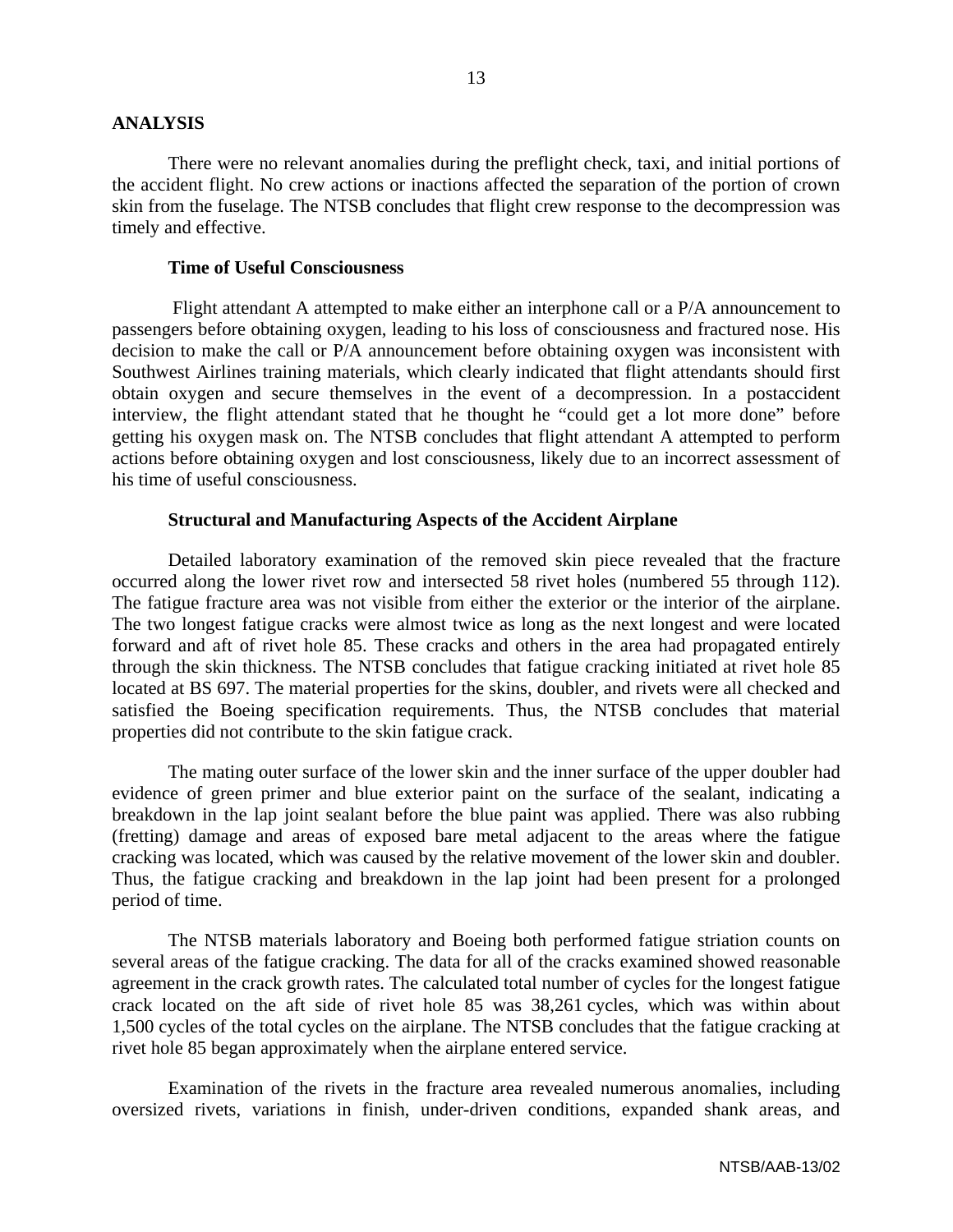crank-shafting. Most of the lower-row holes in the lower skin had discrepancies including ovalized holes, double-drilled holes, gaps between the buck tail and the hole, sealant in the rivet hole, and burrs protruding from under the buck tail. Examination of the lap joint before it was separated revealed that almost all of the lower-row holes in the lower skin were offset from the holes in the upper skin and attached doubler. The hole quality in the crown and left side skin panels was not in accordance with Boeing specifications or standard manufacturing practices and showed a lack of attention to detail and extremely poor manufacturing technique.

The fuselage barrel section that included the fracture area left Boeing Wichita on April 1, 1996, and was delivered to the factory in Renton on April 8, 1996. Southwest Airlines had not replaced the crown skin or upper skin panel in the fracture area. All of the skin panels surrounding the crown skin panel had markings consistent with the drawings, had an inspection stamp from Boeing Wichita, and were dated January 18, 1996, through February 27, 1996. The crown skin panel from BS 540 to BS 727 only had a chemical conversion coating stamp, no inspection stamp, and was dated March 5, 1996. There were no records or associated rejection tags documenting replacement of the crown skin panel at either Boeing Wichita (currently Spirit Aerosystems) or Boeing Renton. The NTSB concludes that the panel markings indicate that the crown skin panel from BS 540 to BS 727 was replaced during manufacture; however, it could not be determined if this occurred at the Boeing Wichita or Renton facilities. The Boeing QA process for an in-factory re-work followed the same steps as factory production, requiring multiple inspections and approvals.

Because the accident occurred beyond the manufacturing records retention period, the investigation could not determine why the crown skin panel was replaced or how the poor repair was not identified in the QA process. However, evidence indicates that during drilling of the S-4L lap joint, the crown skin panel and the upper left fuselage panel were misaligned, so most of the lower rivet row holes were misdrilled. Many of the installed rivets did not completely fill the holes in the lower skin panel, which significantly reduced the fatigue life of the panel. The pressurization loads on the fuselage skin initiated fatigue cracking at rivet hole 85 almost immediately after manufacture. Fatigue cracking subsequently initiated in adjacent rivets along the skin panel and grew over time with each application of pressurization loads. The NTSB concludes that on the accident flight, the cumulative amount of fatigue cracking reached a critical length, and the panel's residual strength was not sufficient to carry the loads, which resulted in the hole flapping open and rapid depressurization of the airplane.

The fatigue cracking in the lower rivet row can be characterized as multiple site damage where small individual fatigue cracks grow slowly over time to a point where they link up, causing failure. The FAA issued AD 2011-01-15 to require compliance with Boeing ASB 737-53A1319 to inspect the S-4L and S-4R lap joints on all Boeing 737 classic airplanes from line numbers 2553 to 3132. There were no similar findings of multiple site damage in the lap joints of the Boeing 737 classic airplanes as was found on the accident airplane; thus, the NTSB concludes that it is unlikely that there was a systemic QA error at the Boeing facilities in Wichita or Renton at the time of manufacture.